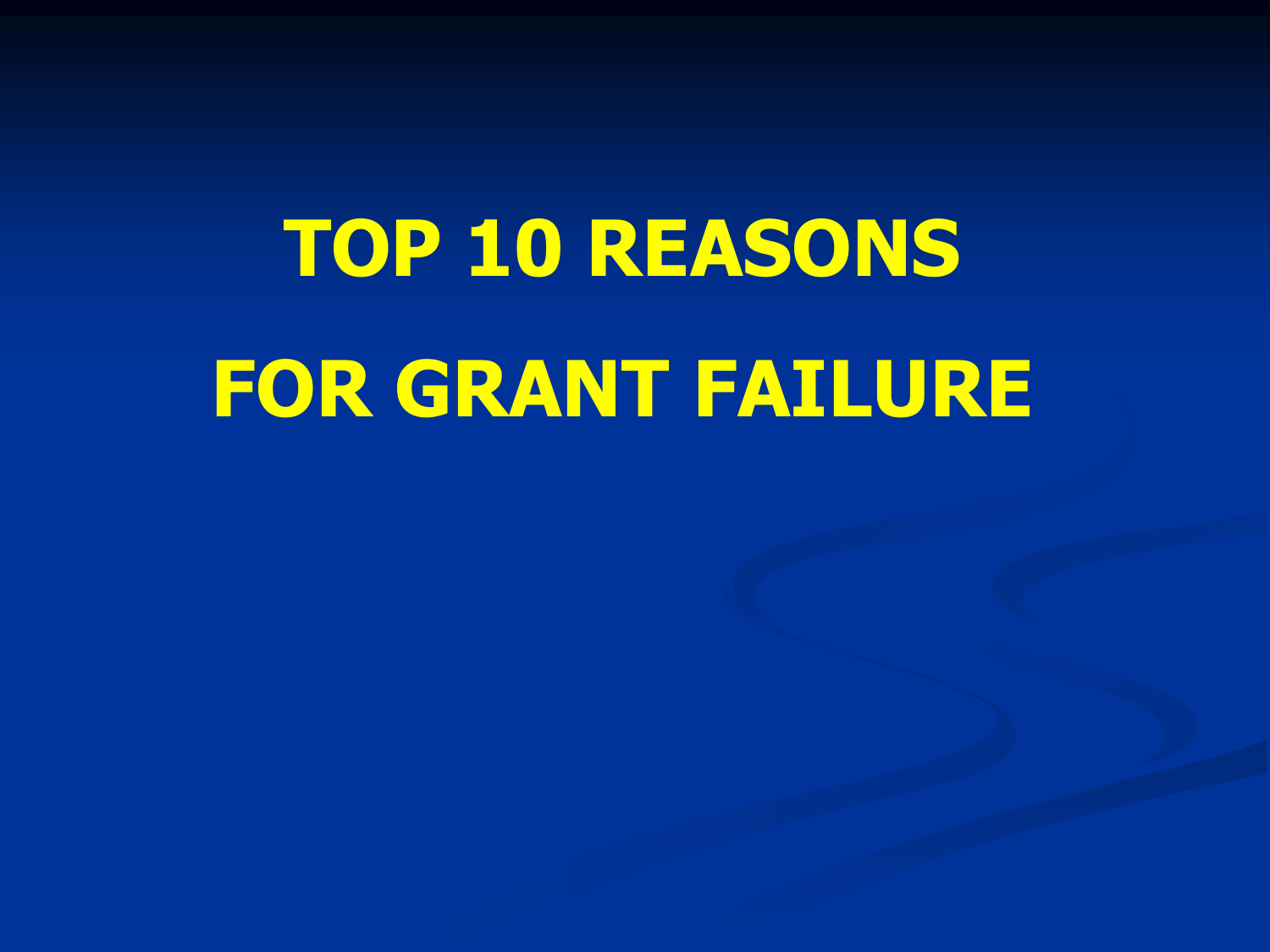# **NOT FEASIBLE**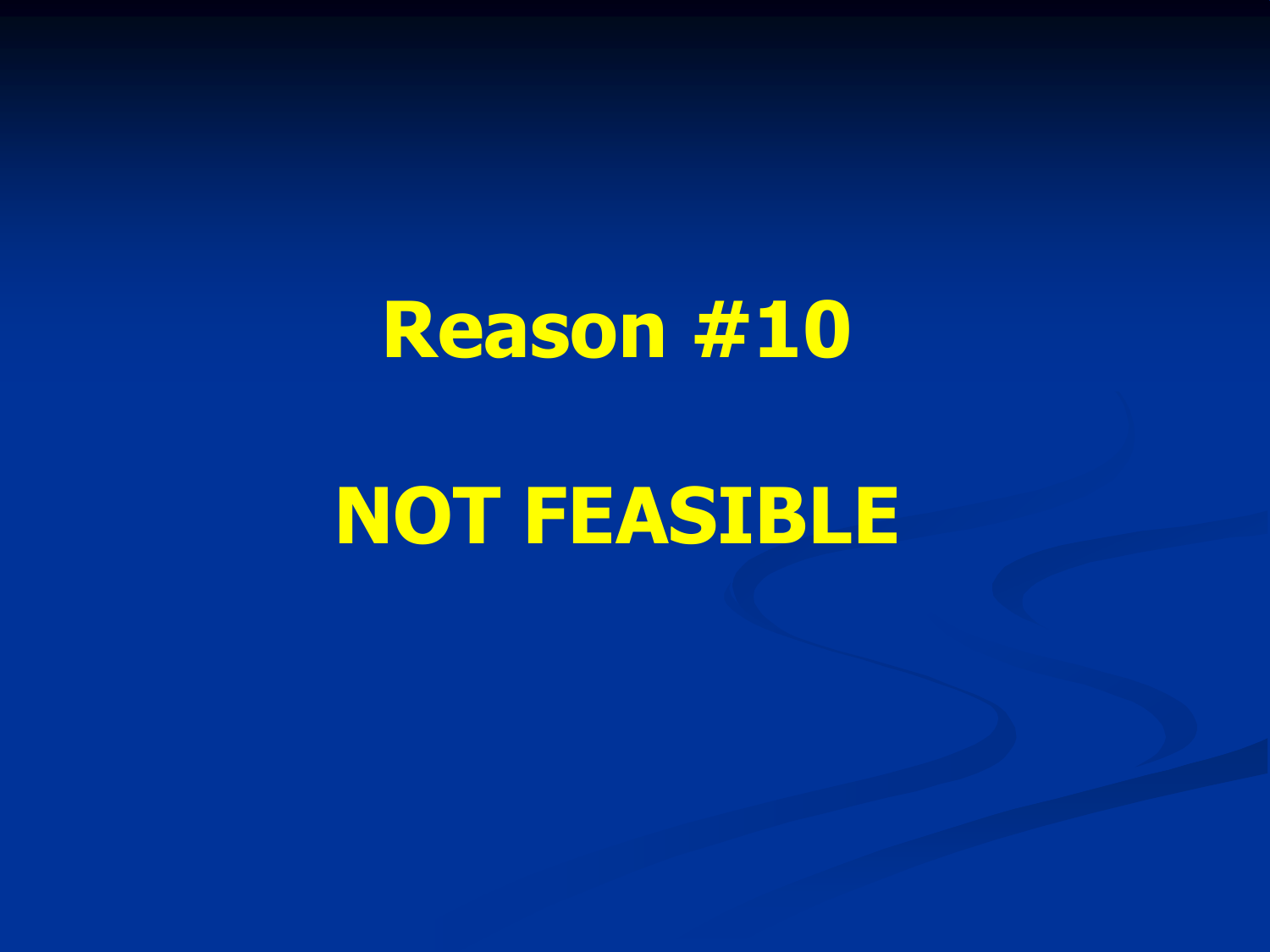#### **WRONG TEAM**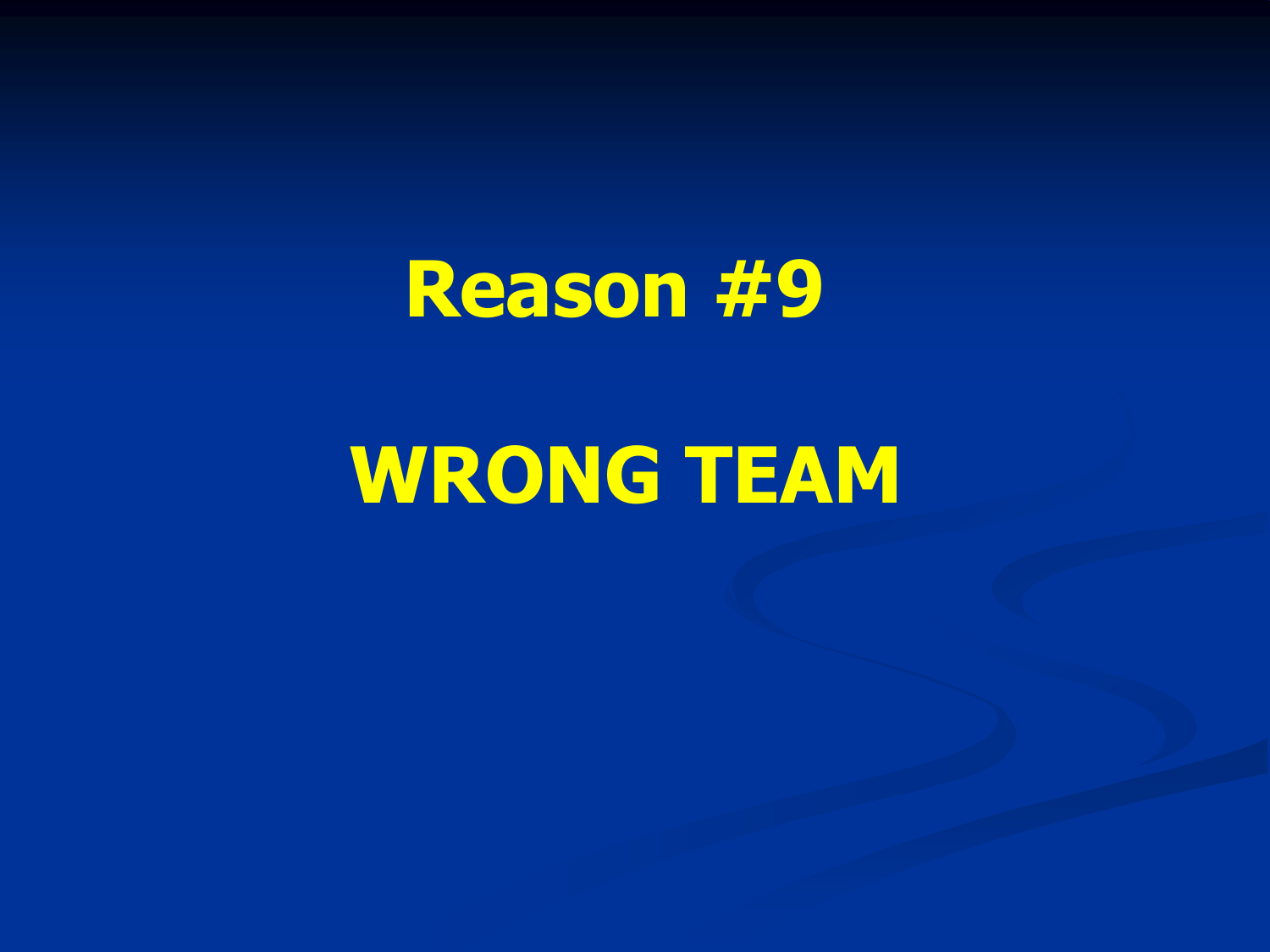#### **Section 3**

- Establishes **credibility** and **COMPETENCY** of the project PI and team
- Indicates the likely validity of the idea
- Give reassurance about **FEASIBILITY** of proposal
- Indicates empirical **basis for design choices**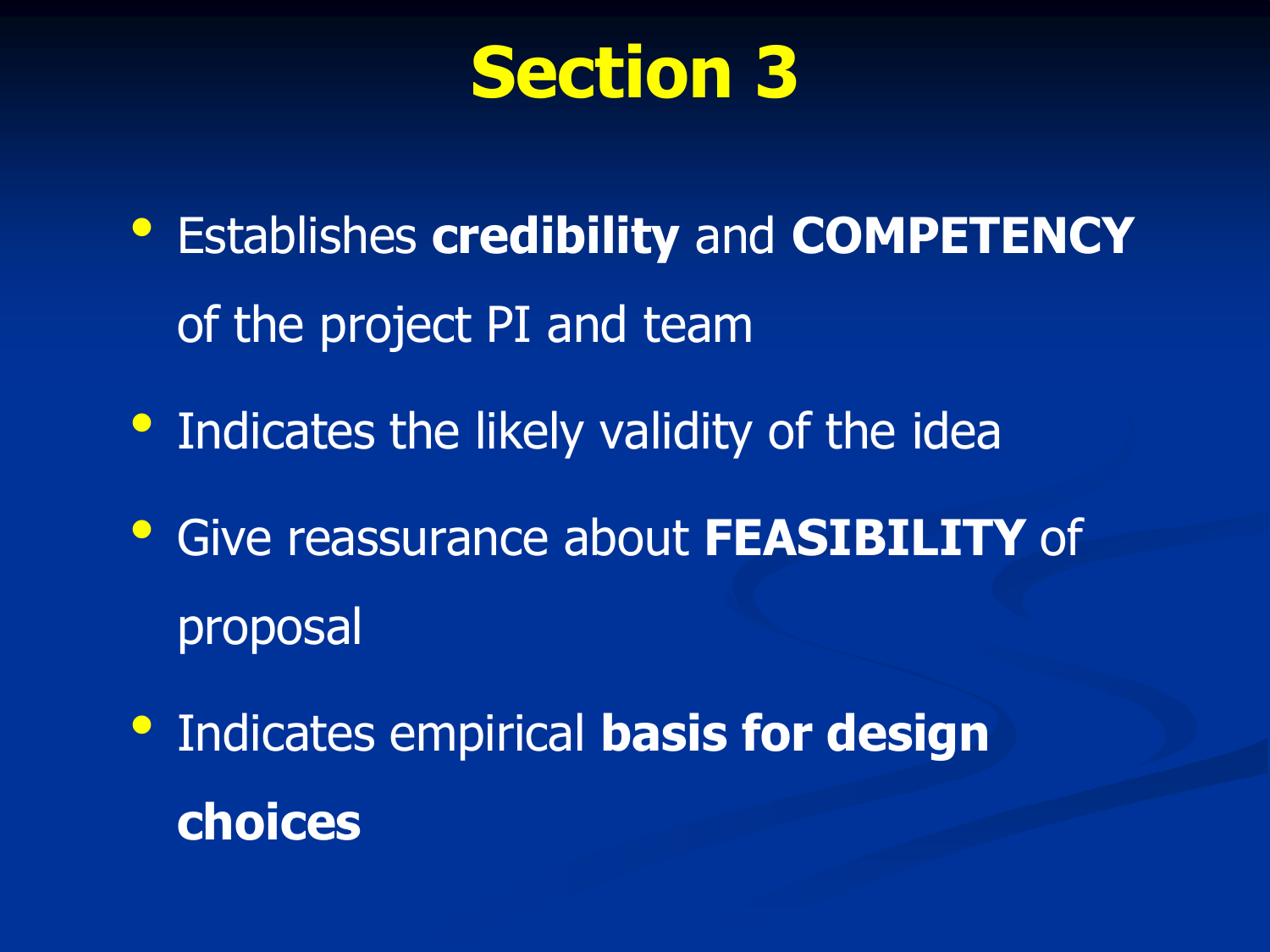# **TOO BURDENSOME (TIME, COST, PATIENT BURDEN)**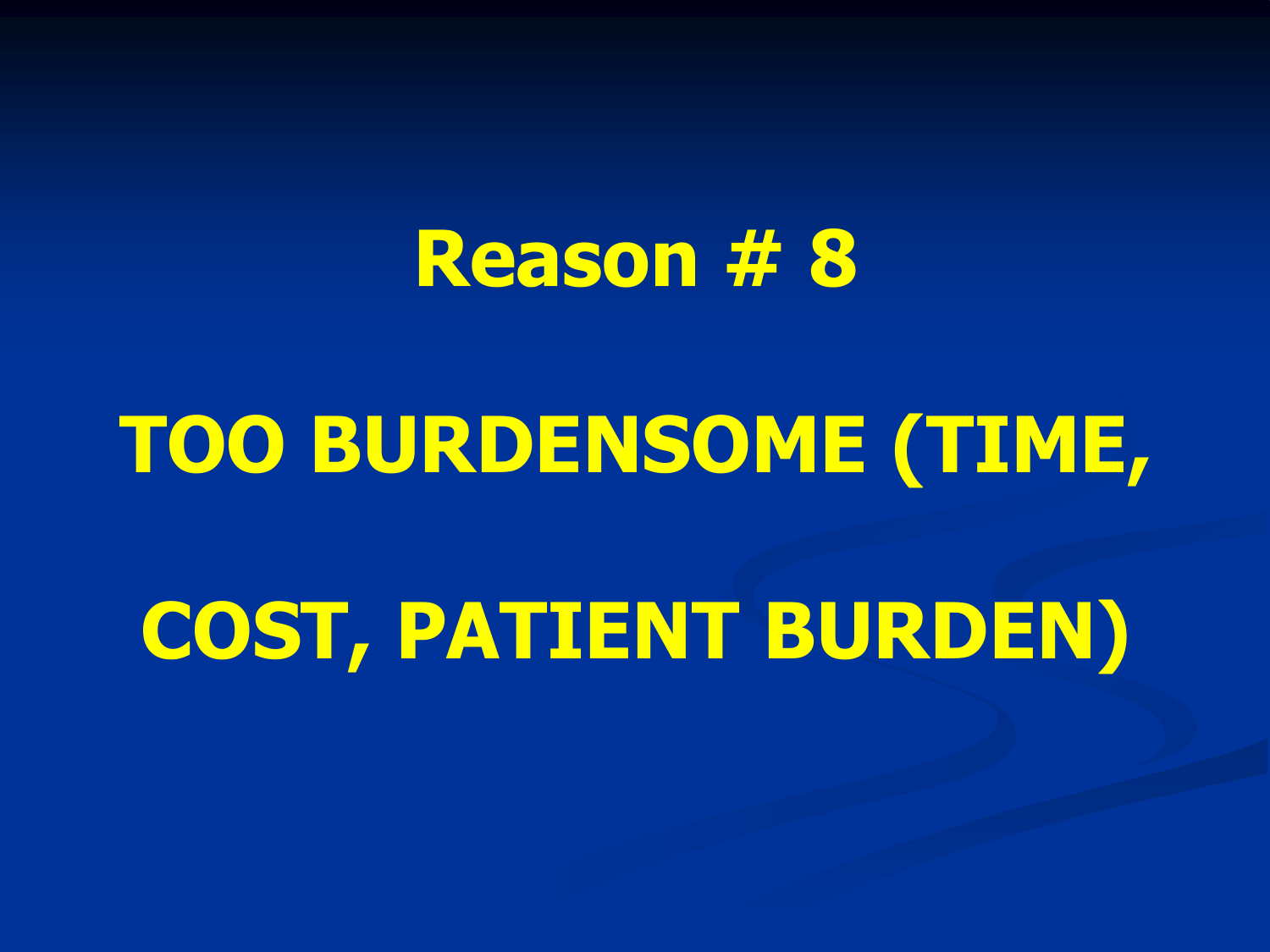#### **Section 4: Methods**

- Study Overview
- Matrix of events. (What/when?)
- Timelines, deliverables (GANT Chart)
- Recruitment
- Enrollment targets, retention estimates
- Selection of sample (why?)
- Selection of treatments (why A vs. B?)
- Selection of measures (why each? Why this many?)
- Quality control of interventions.
- Quality control of measurements.
- Data acquisition, management, compilation.
- Data analysis (one for each hypothesis)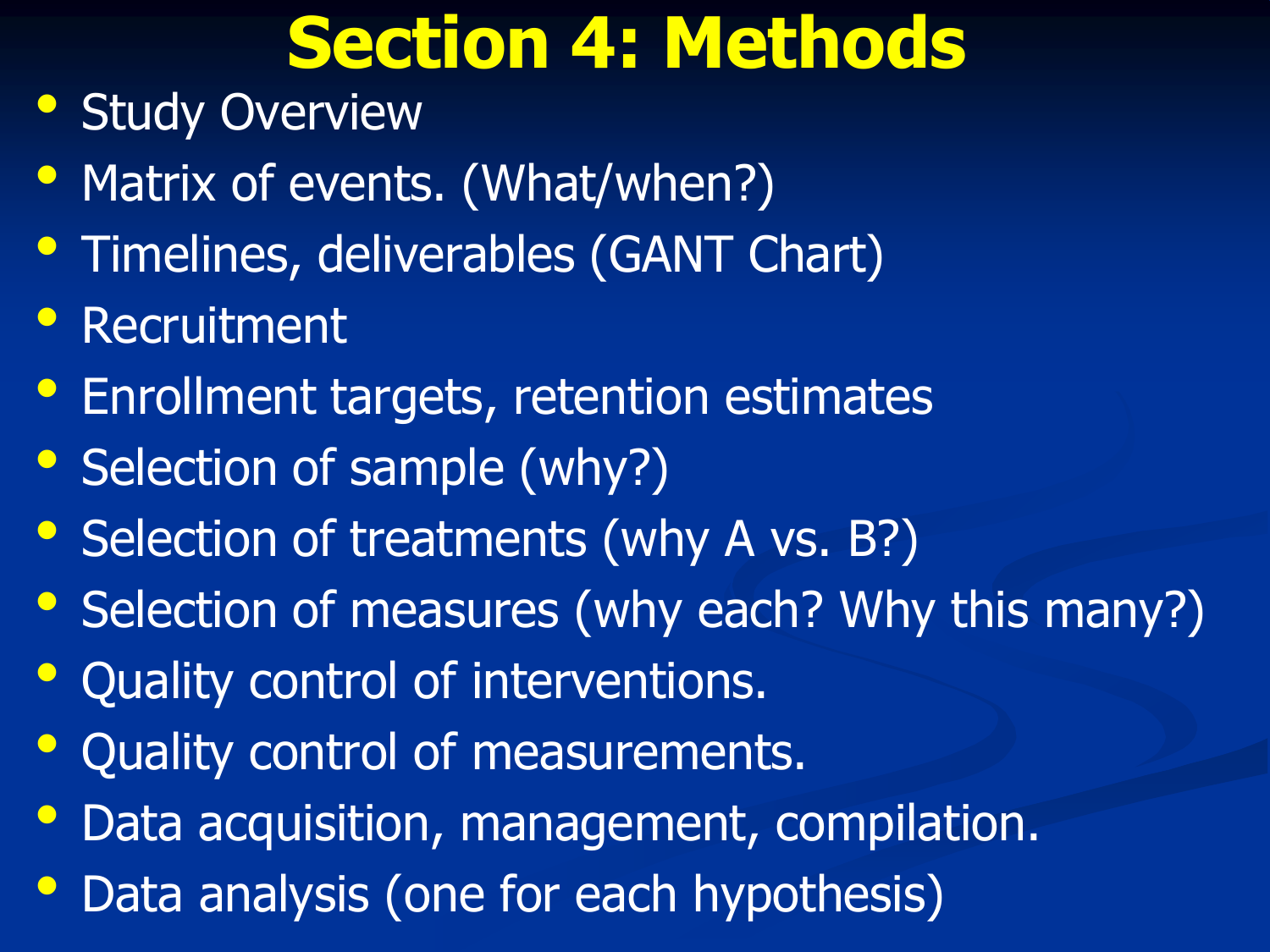# **Section 4: General Principles**

- Take the reader through how you decided almost everything
- Detail key elements (e.g. sample definitions; assessments; findings; quality control of treatments, medication dosing, rescue medications)
- Anticipate obstacles and specify plans (e.g. missed appointments, missing data, protocol non-adherence, management of adverse effects, rescue medications)
- Discuss other designs/methods excluded (end of section 3)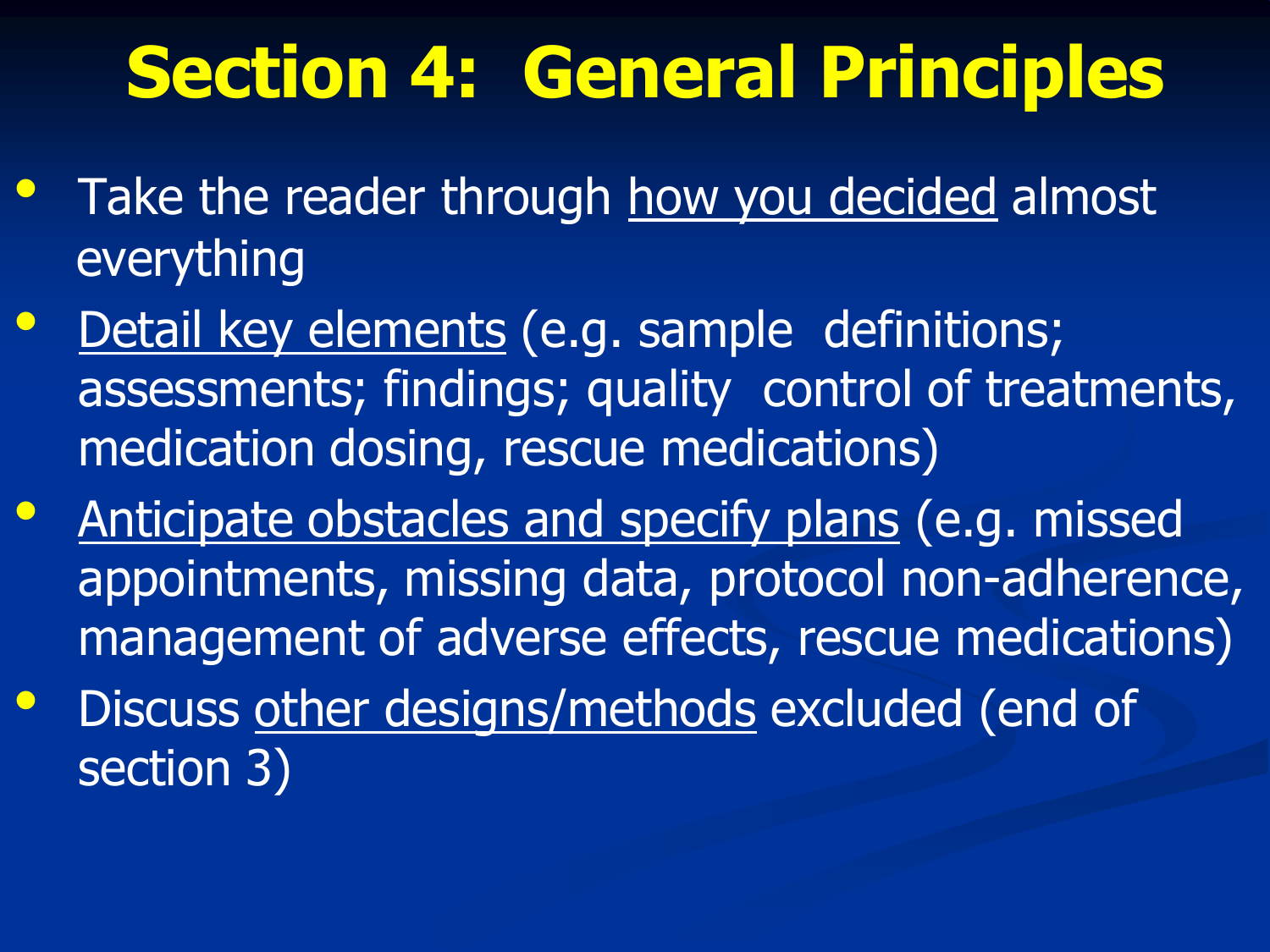#### **TOO COMPLICATED**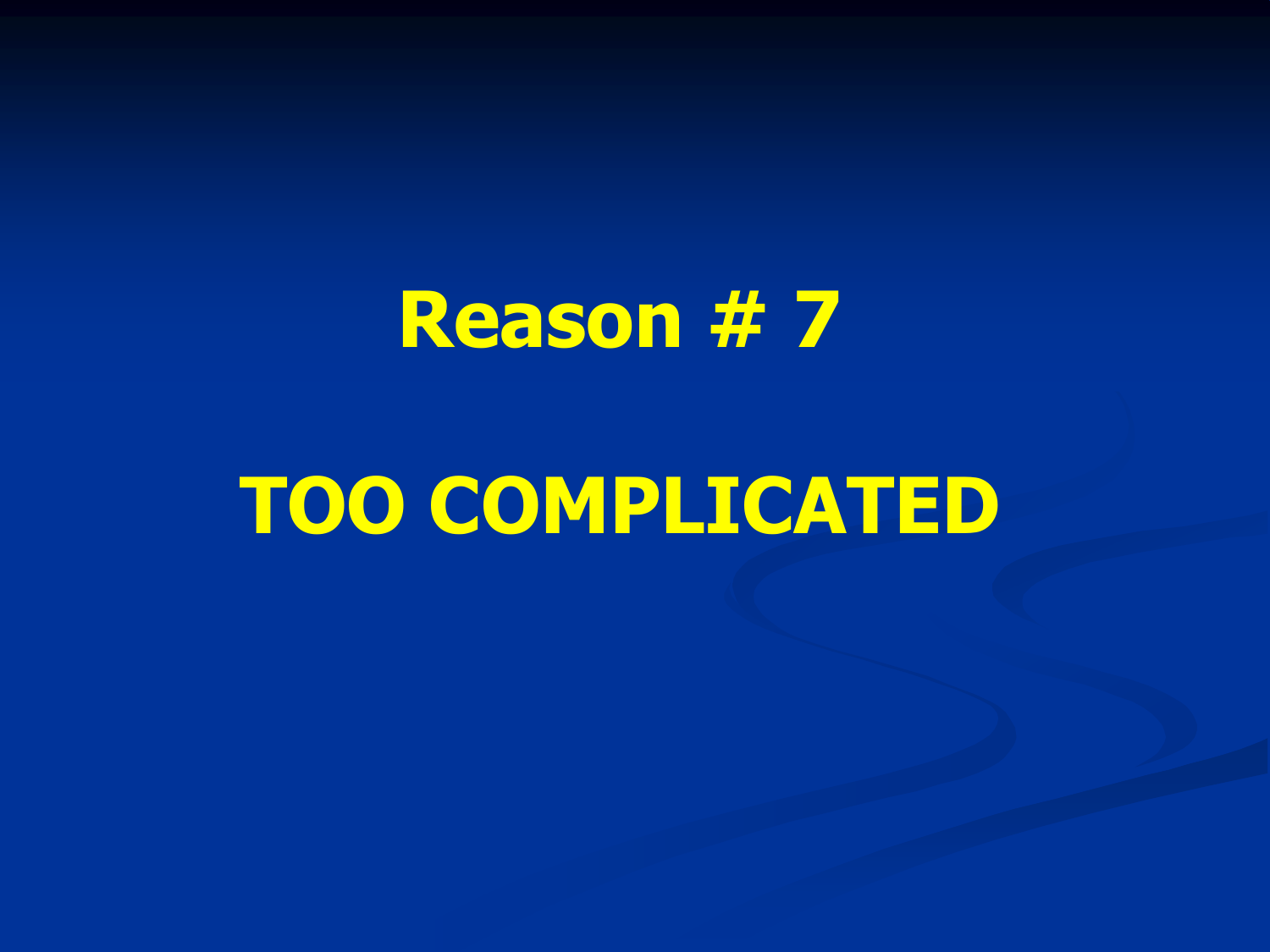# **POORLY WRITTEN;**

**CANNOT FOLLOW**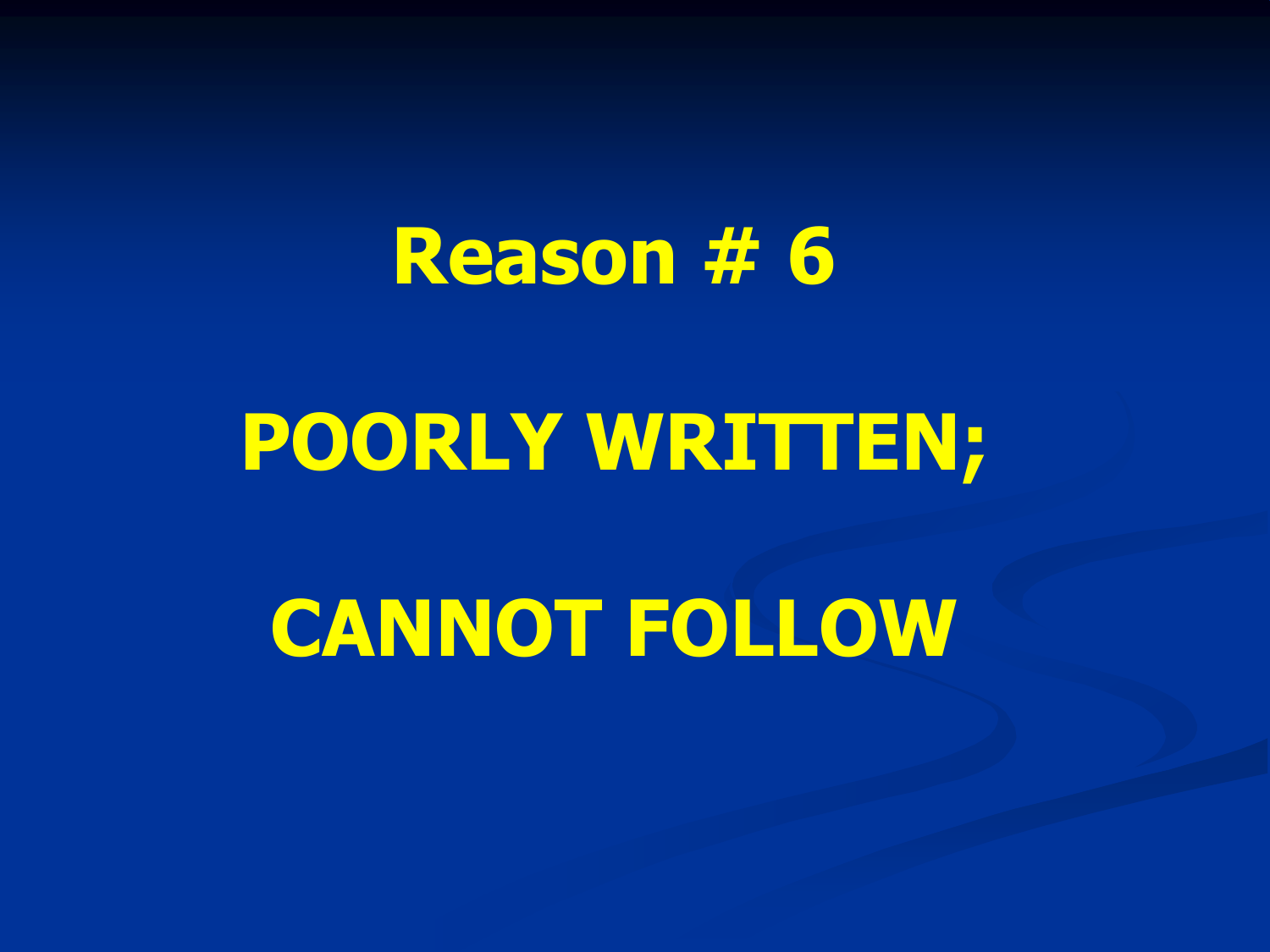**Everything should be made as simple as possible, but not more so.**

#### **Albert Eistein**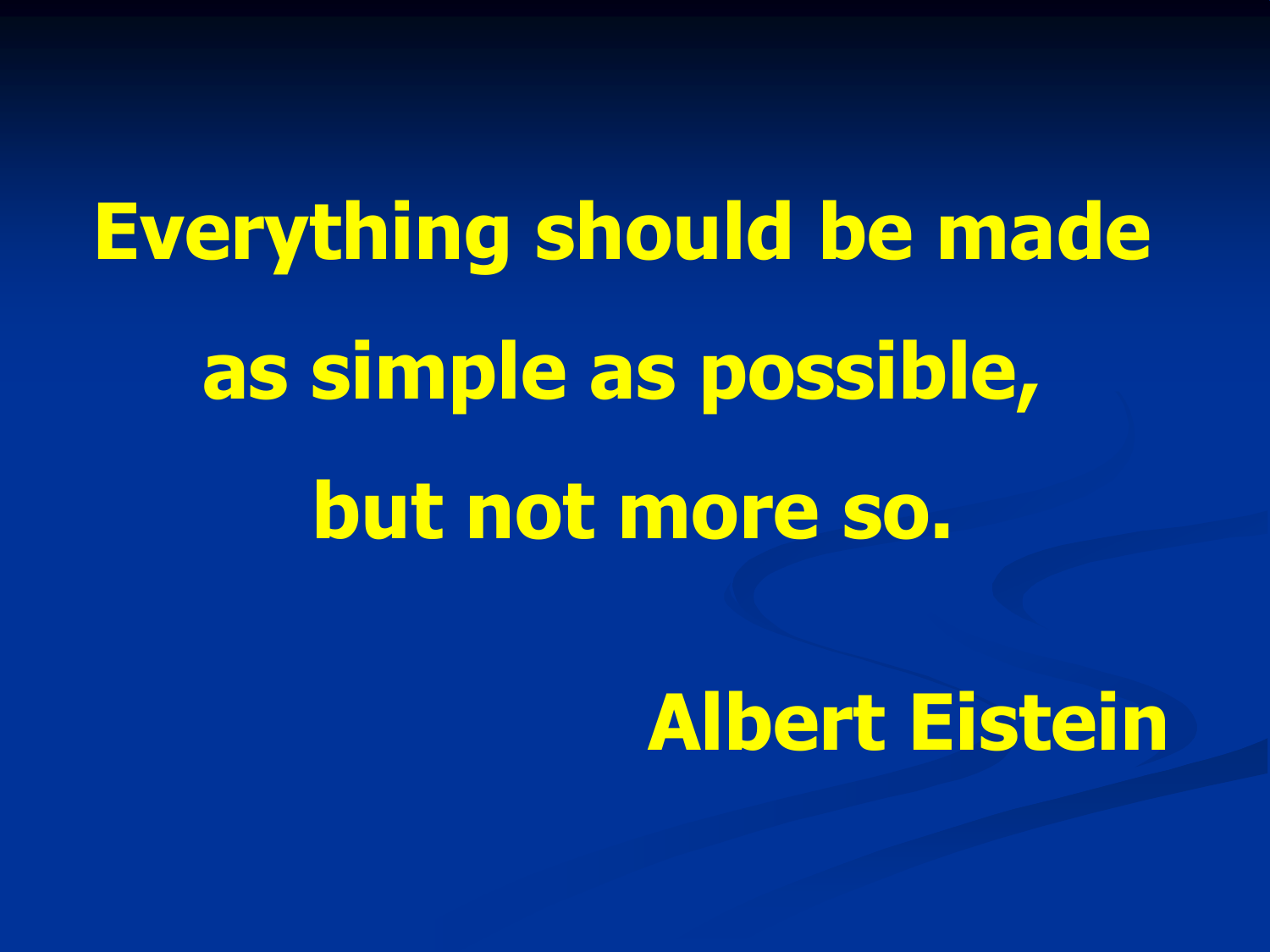

# **Don't Bury the Lead** Begin with Your Conclusion:



1. CRUCIAL information

2. SUPPORTIVE information

3. RERETITIVE information



#### **The Inverted Pyramid**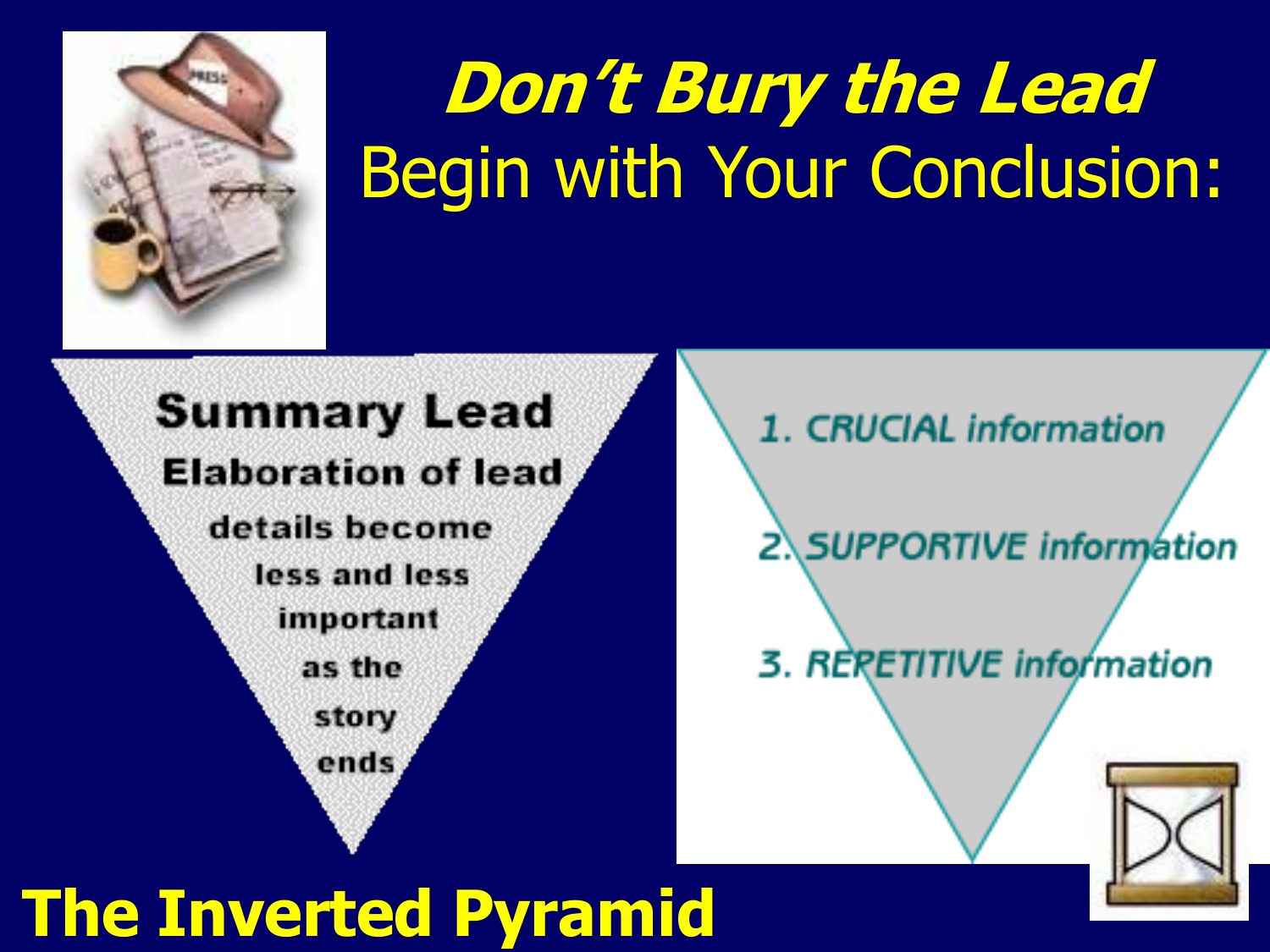# **Eliminate words: Like an Abstract Writer**

- Consumers can easily lower their winter heating bills By caulking and sealing, wearing warmer clothes, and letting the sun in whenever possible.
- Caulking and Sealing
- Cold air can enter your house through tiny gaps around windows, doors, exhaust fan outlets, or any other place where the exterior surface of your home is penetrated. In some older homes...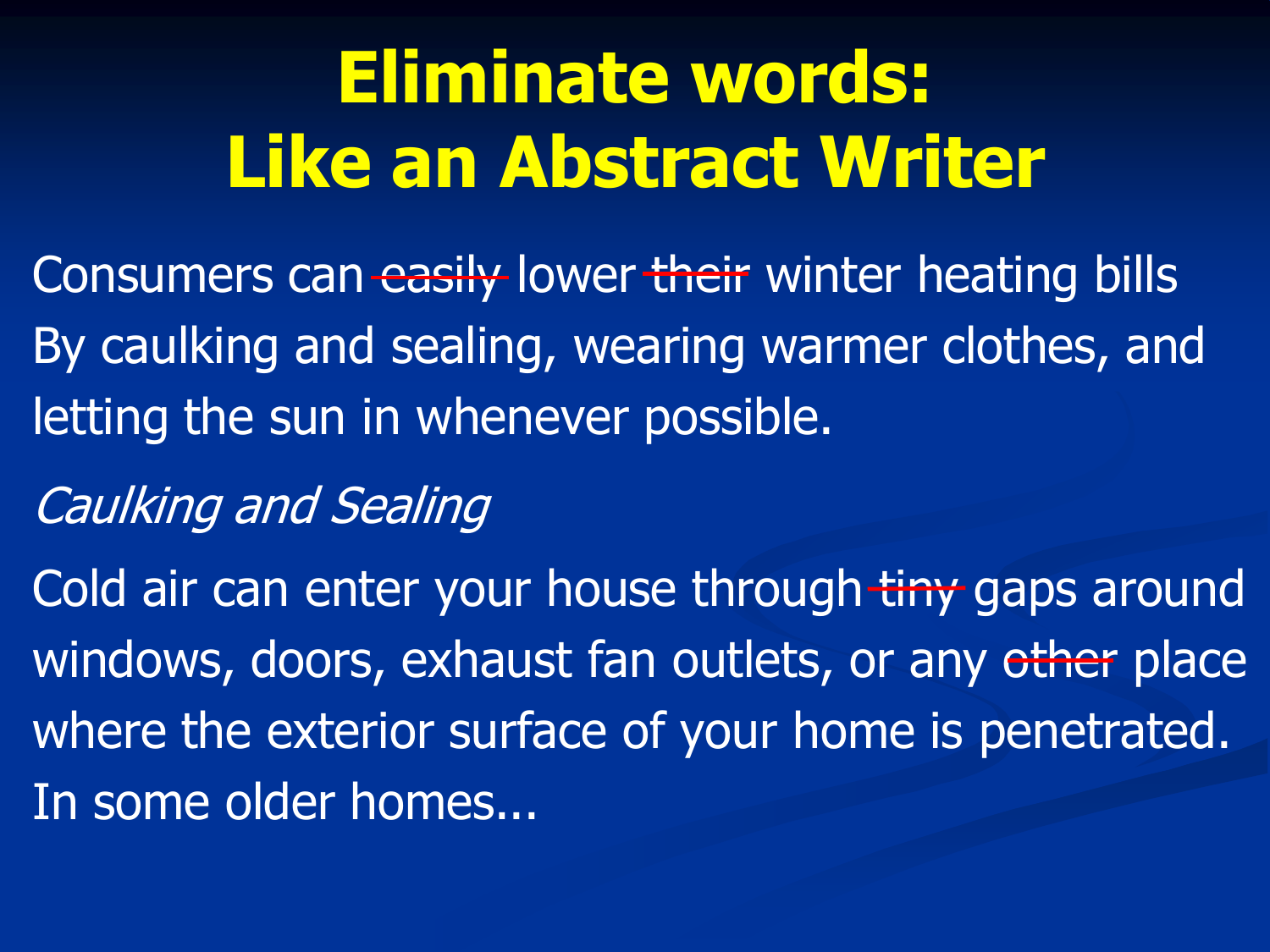#### **Language + Format - 1**

- 1) AVOID compound sentences
- 2) Do not use different words to specify the same thing (e.g., subjects, participants, patients)
- 3) Use **bold** to highlight title of sections
- 4) Use introductory sentences (e.g., This section "will establish why studying X is important;" "how limited our knowledge is about;" why we believe that treatment B is very promising and now deserves a pivotal trial"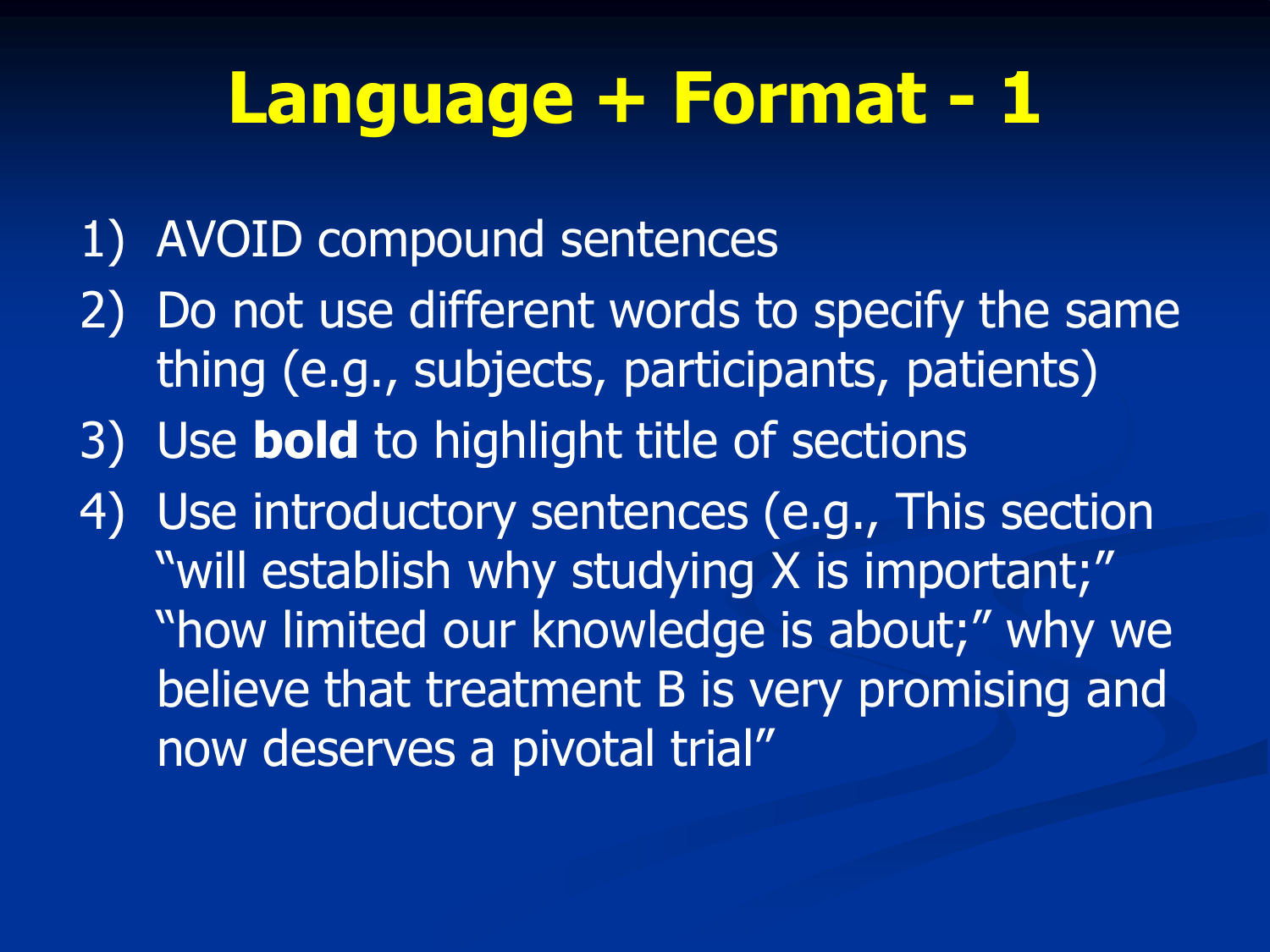#### **Language + Format - 2**

5) Section titles can be statements or questions (e.g. "Depression is a devastating illness" vs "Why study depression?")

- 6) Summarize what you have said (e.g. In Section 2 at the end, "We have argued that X Y and Z are true, which establishes the need to study \_\_\_\_\_." Should this project be successful, it will (change, revise concepts, provide new methods to \_\_\_\_, etc.)
- 7) Use present tense (vs. future)?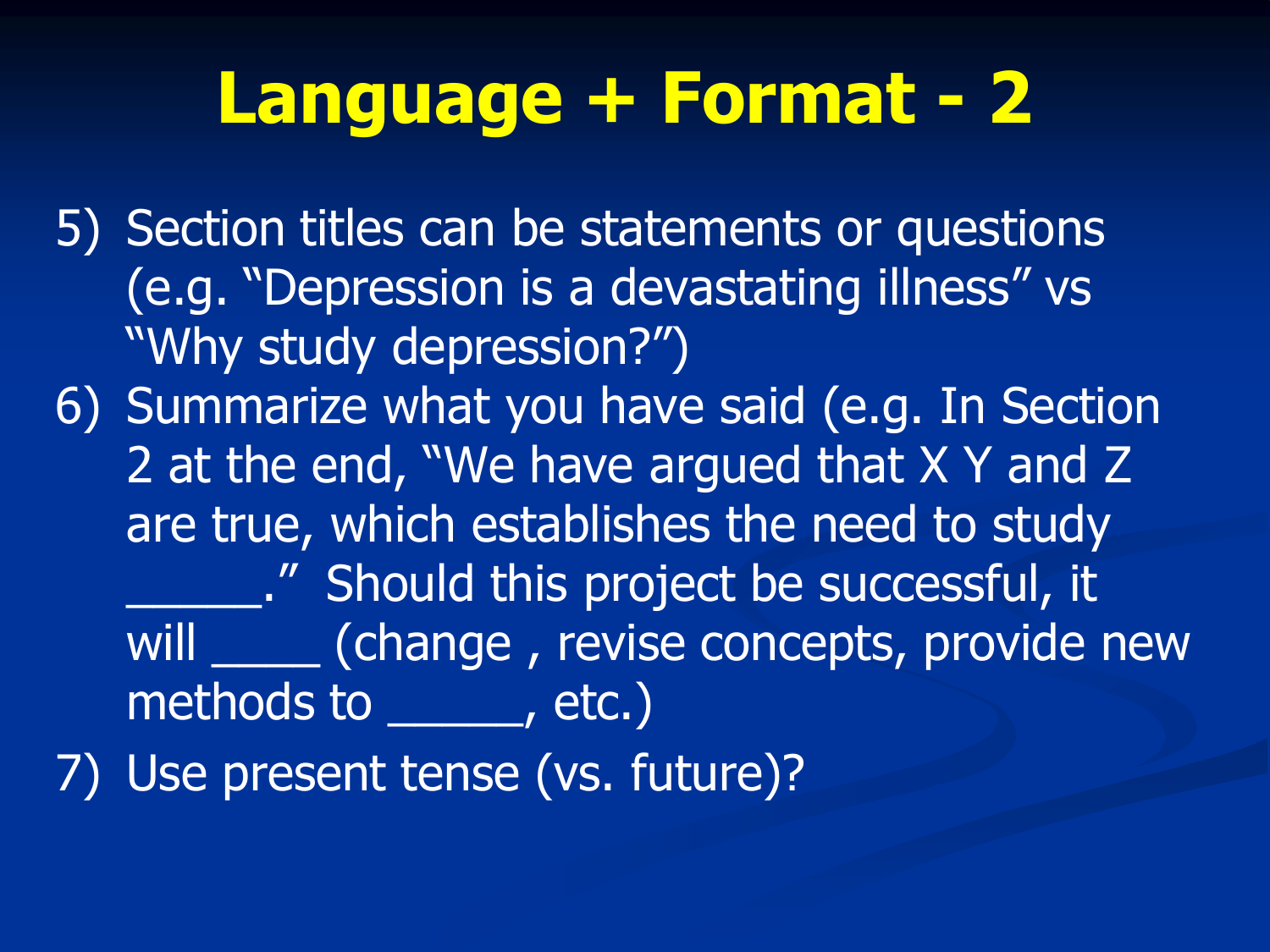# **NO PILOT DATA**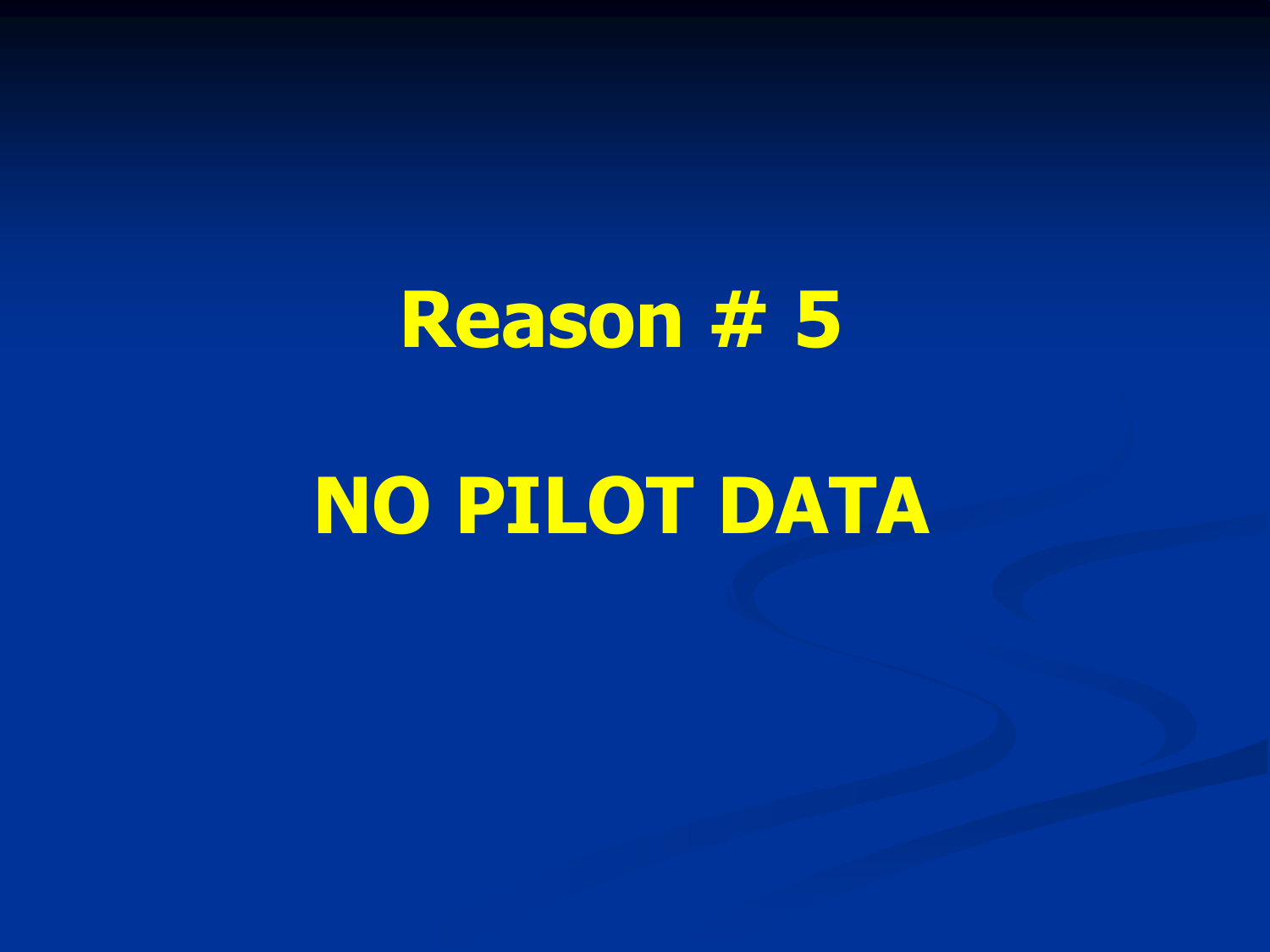# **NO PRIMARY**

# **HYPOTHESIS/OUTCOMES**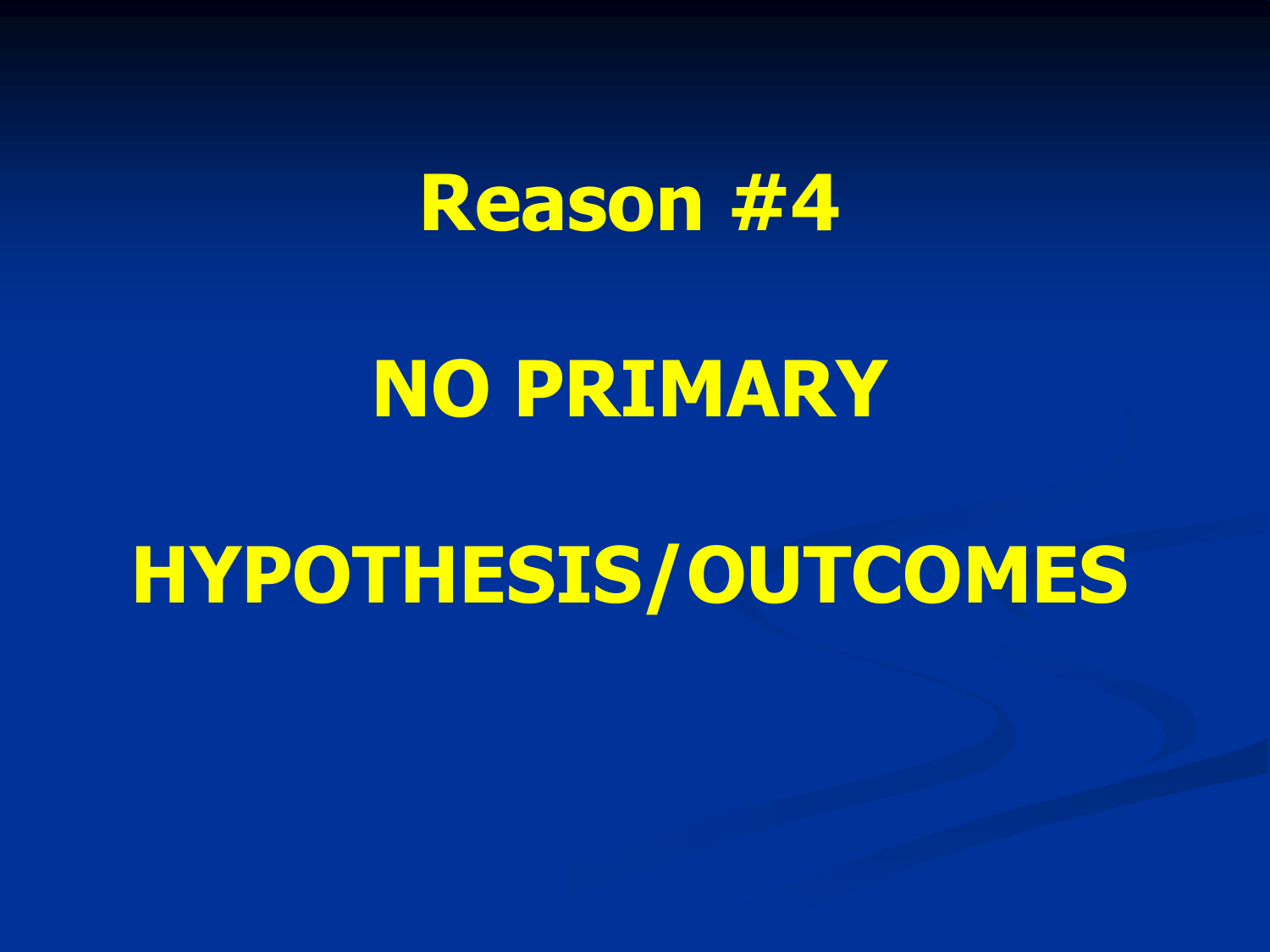## **Section 1: Aims and Hypotheses**

- Introduction of Problem (what, why, how)
- Overall Aim Ties everything together, unifies
- Specific Aims (each aim leads to a hypothesis)
- Primary Hypothesis (one)
	- Primary Endpoint Clear?
	- Sets Power/Sample Size
- Secondary Hypotheses (limit 3)
- Exploratory Analysis (limit 2)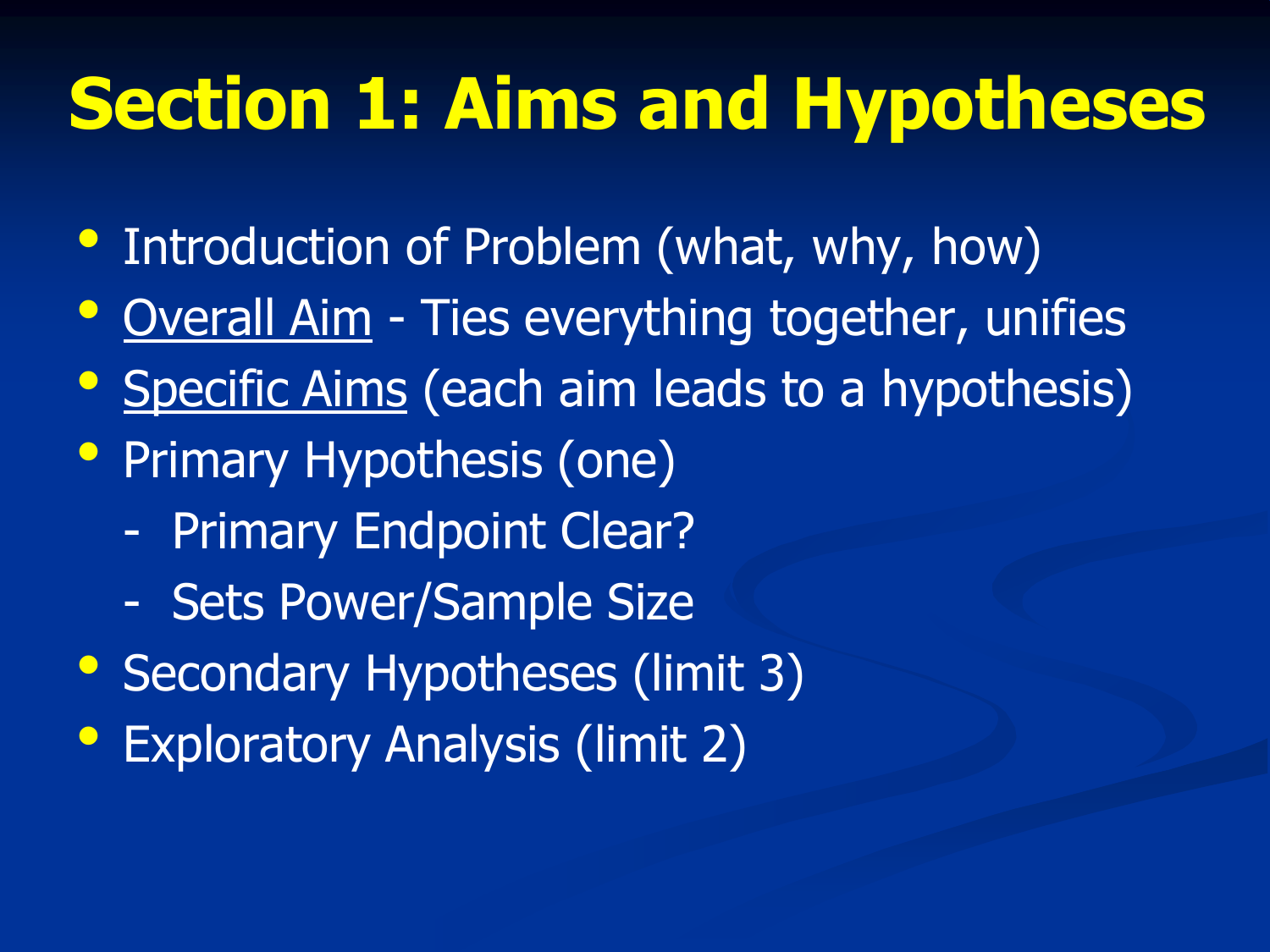# **The Ideal Primary Hypothesis**

• Has the Who, How, When, Where, and the Key Metric

• Logically leads to design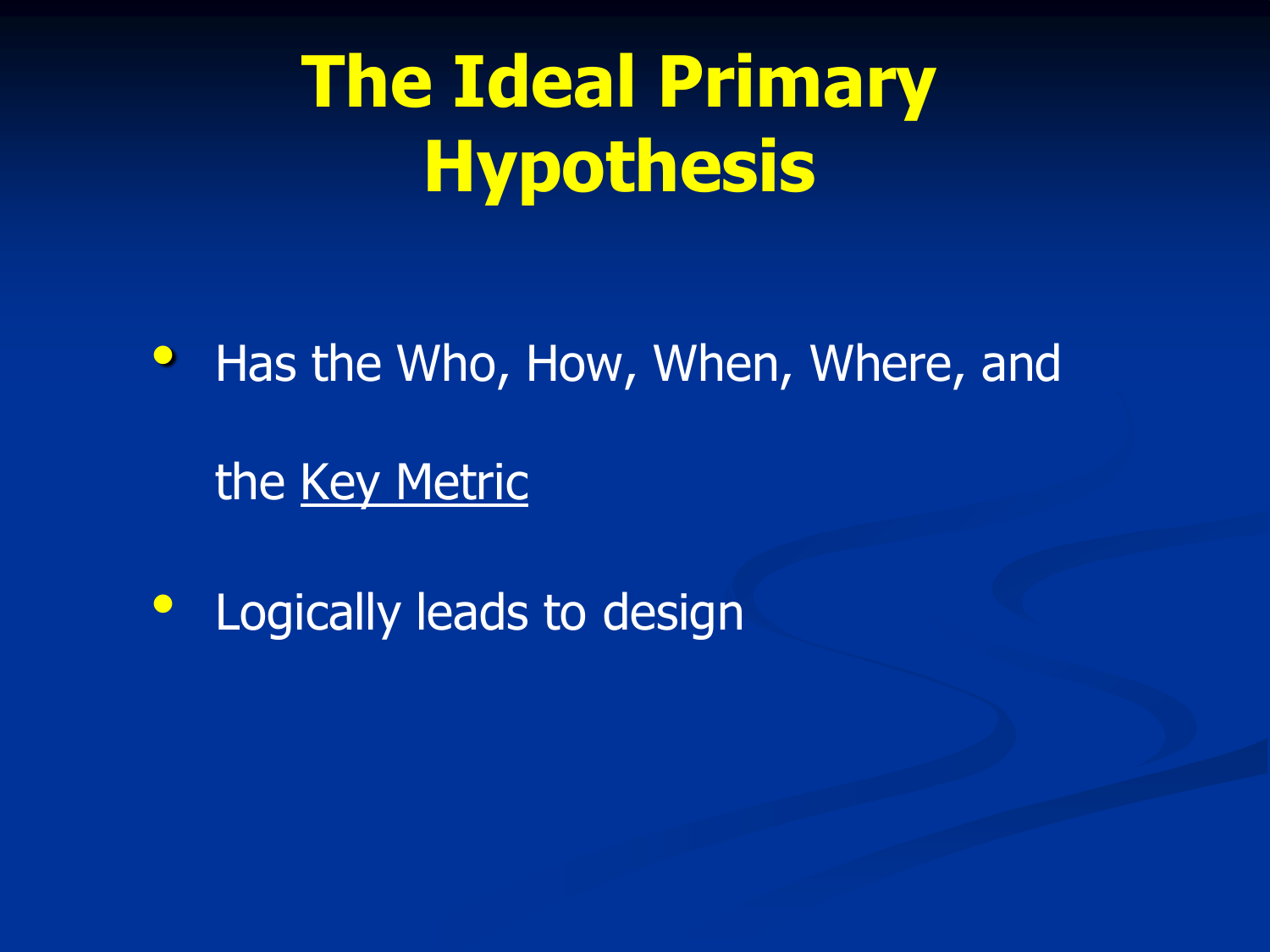

#### **DISCONNECT BETWEEN**

# **SPECIFIC AIMS, HYPOTHESES**

# **AND ANALYSES**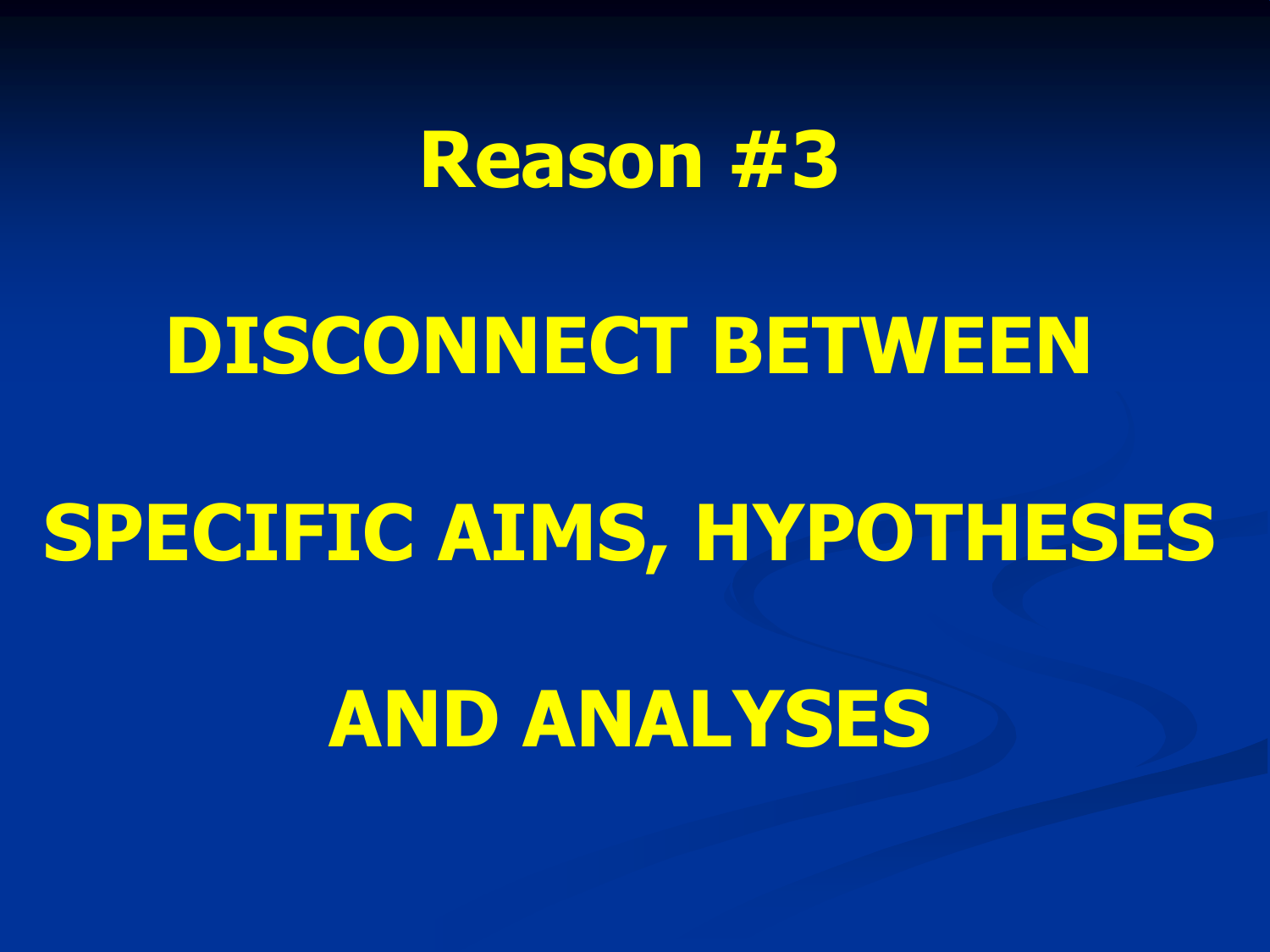#### **Exemplar Hypothesis**

We hypothesize that in the treatment of outpatients, \_\_\_ to \_\_\_ years old in GP practice with unstable Type II diabetes as defined by \_\_\_\_\_ Hg/Ac levels, treatment A (dose, frequency, duration, by whom) will be more effective than treatment B (dose, frequency, duration, by whom) as measured by the % of Ss who achieve Hb/Ac <7 for 3 consecutive months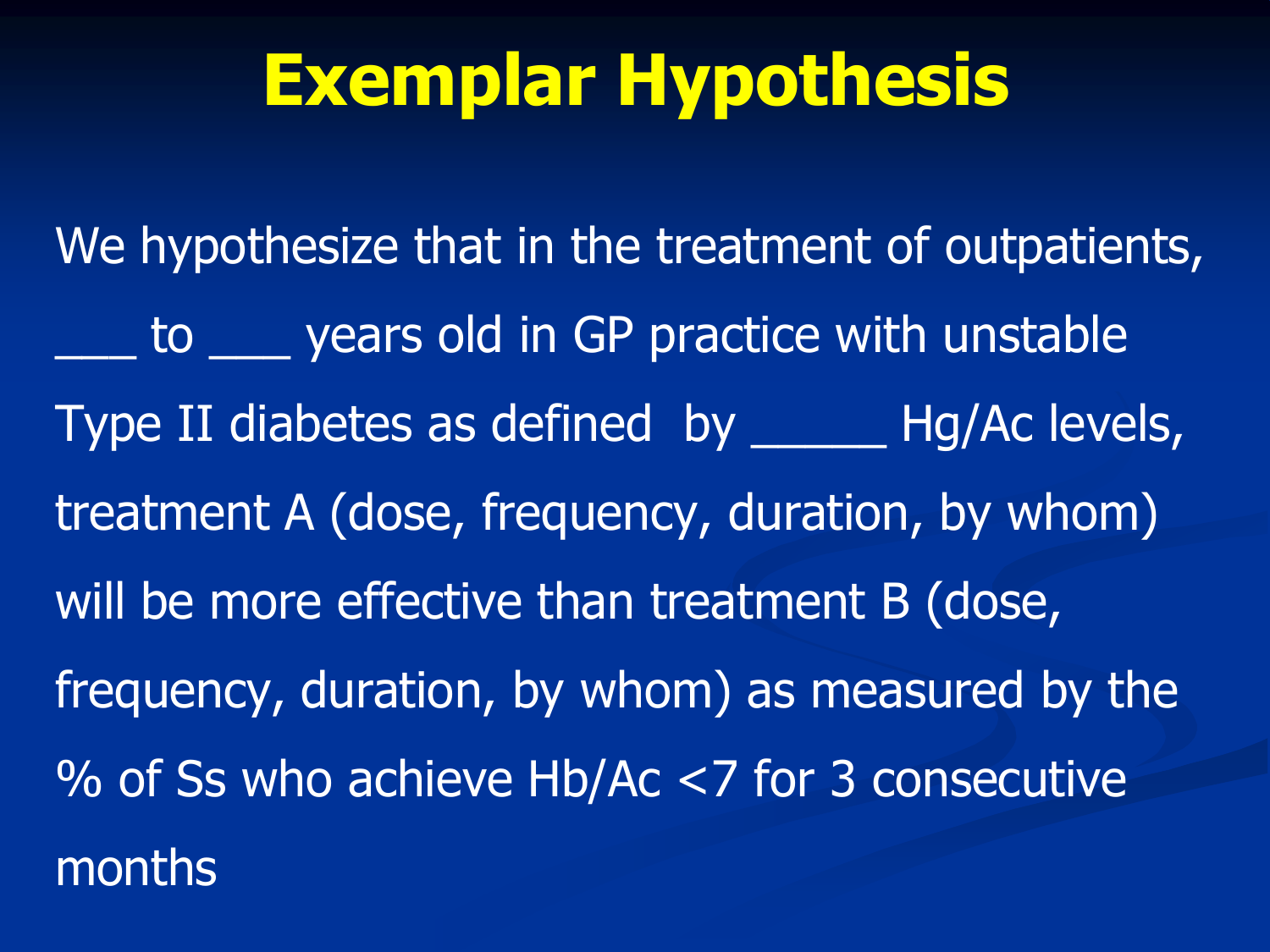#### **Exemplar Hypothesis**

We hypothesize for a representative group of conservative psychiatric clinic outpatients attending practices, depression rating scale A will be of greater clinical utility by providing at least 10% greater sensitivity than scale B without losing more than 2% specificity in identifying patients with major depression vs patients without MDD as established by the Structured Clinical Interviews for DSM-IV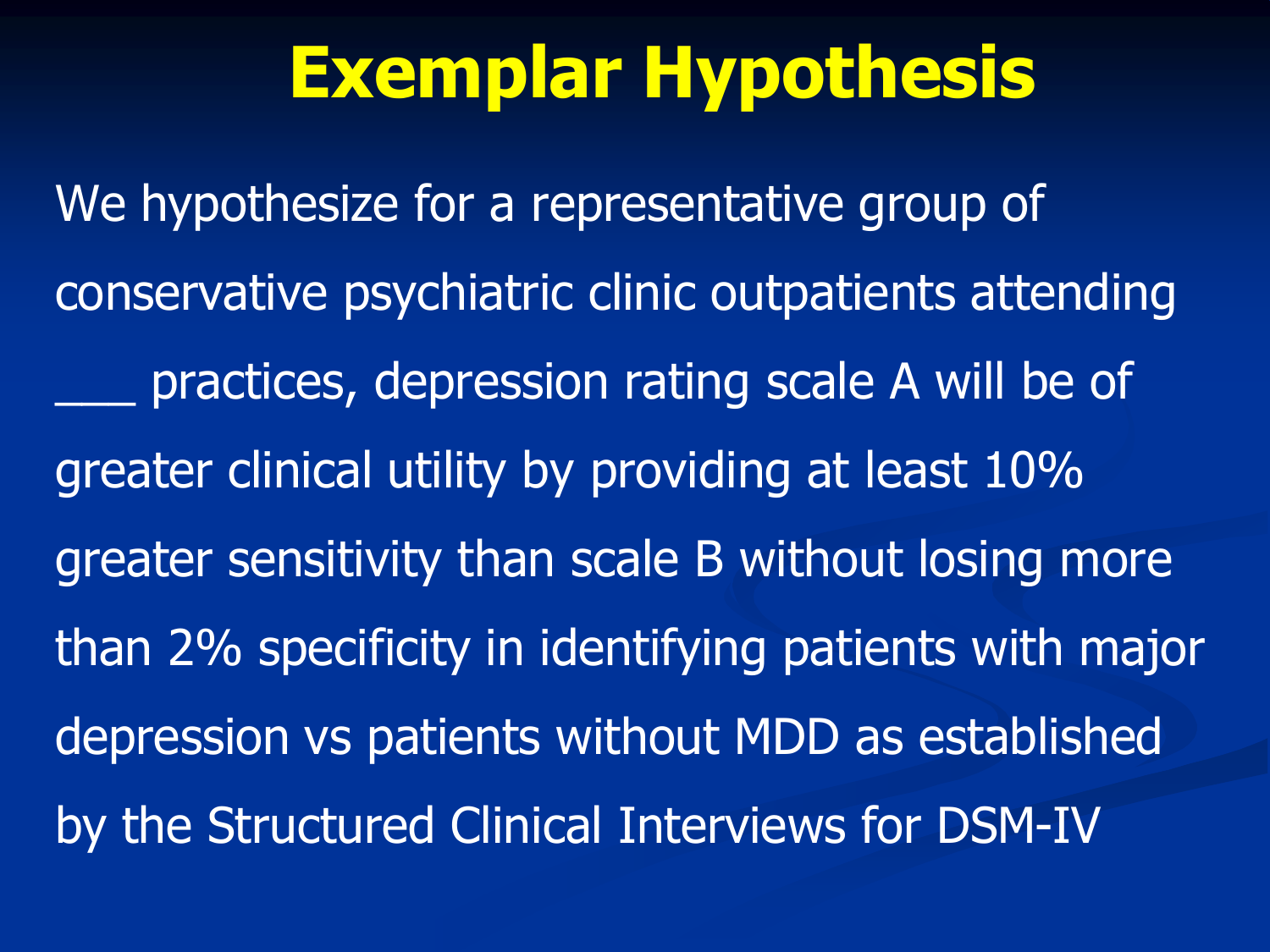# **ARGUMENT FOR STUDY**

# **SIGNIFICANCE FAILS**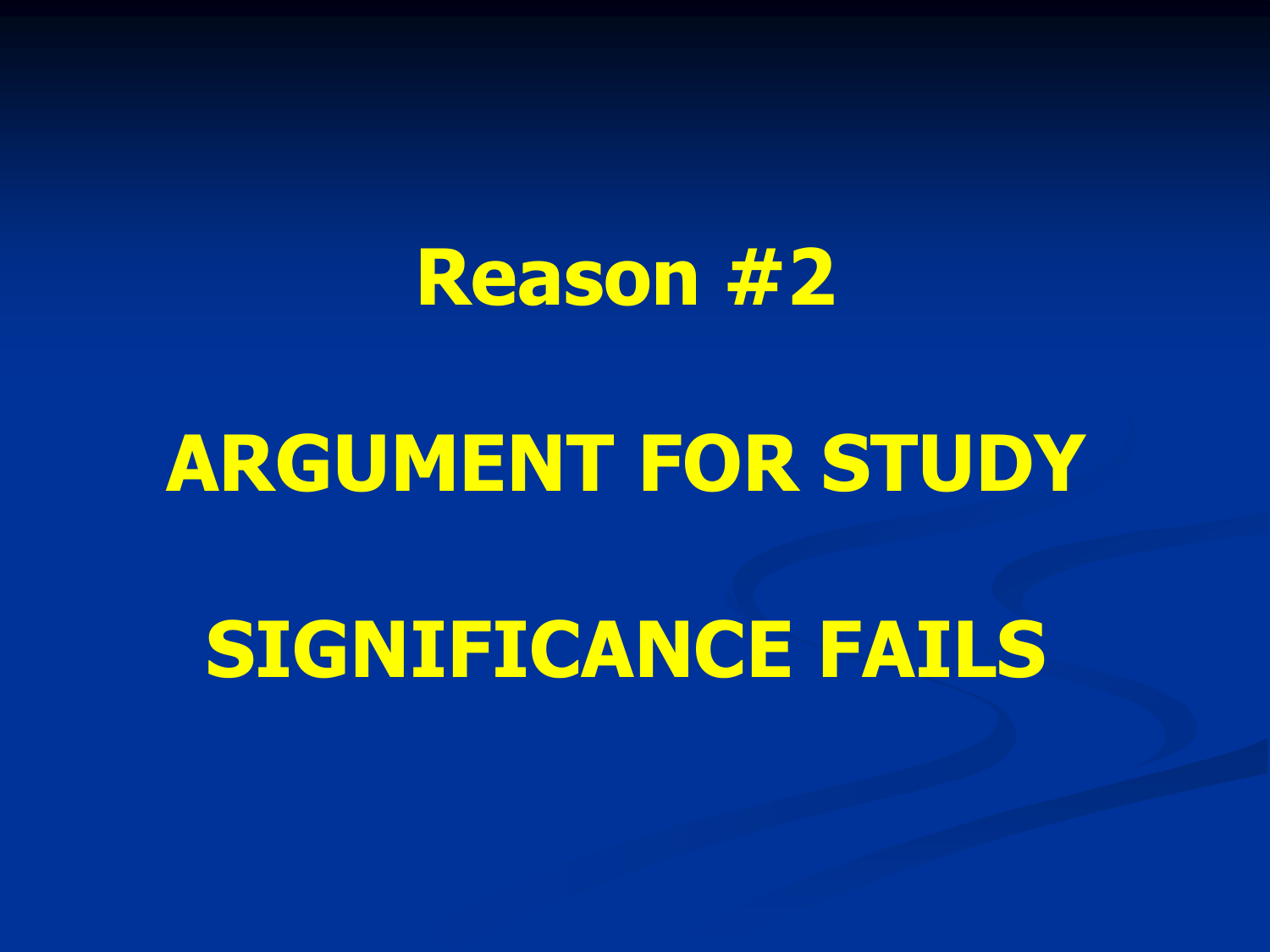



- Present a step by step case logically (as a lawyer before a jury)
- Build the argument one step at a time
- Each sub-section should make a single point
- Each subsection title should state the point (or raise the question)
- The points taken together lead to the research  $question(s)$  which specific  $aim(s) \rightarrow Hypotheses$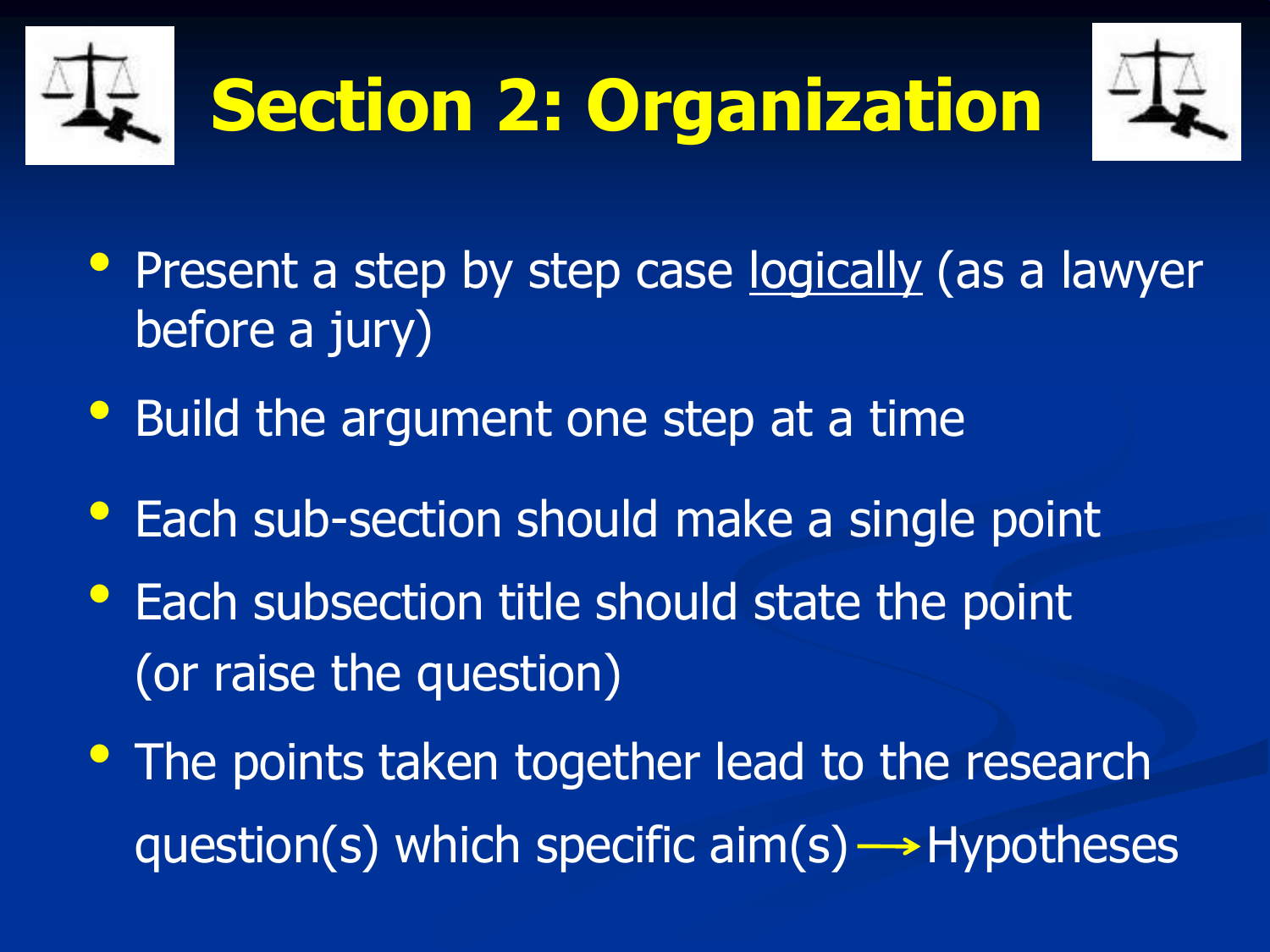# **Section 2: Significance**

- Does the Question matter?
- Is the case persuasive?
- Why is this new knowledge important? (To whom?)
- Will results change practice? Change behavior?
- Will results change understanding? (Change minds?)
- Will results provide new methods?
- Is the investigator creative?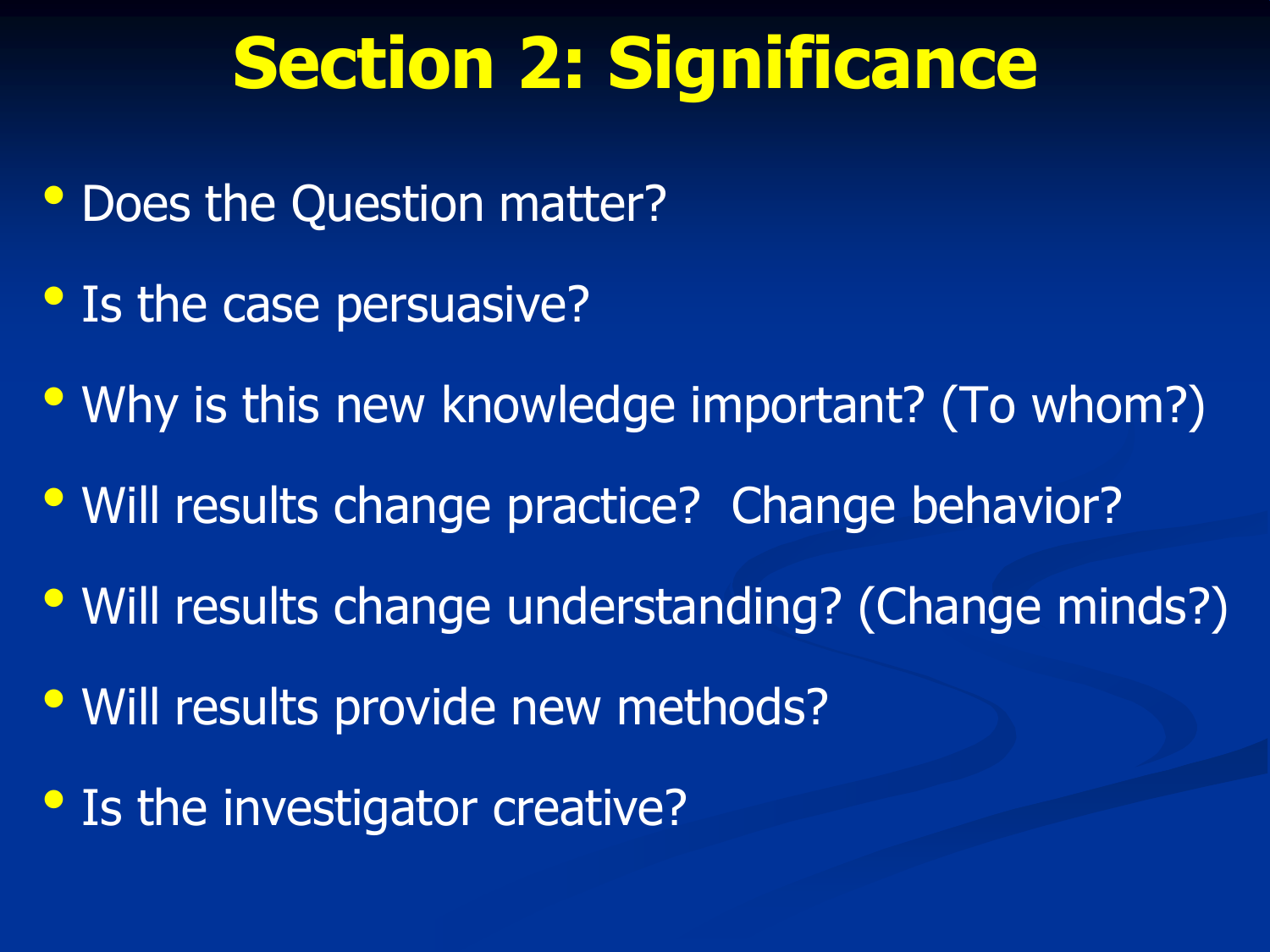# **QUESTIONS ARE**

### **NOT IMPACTFUL**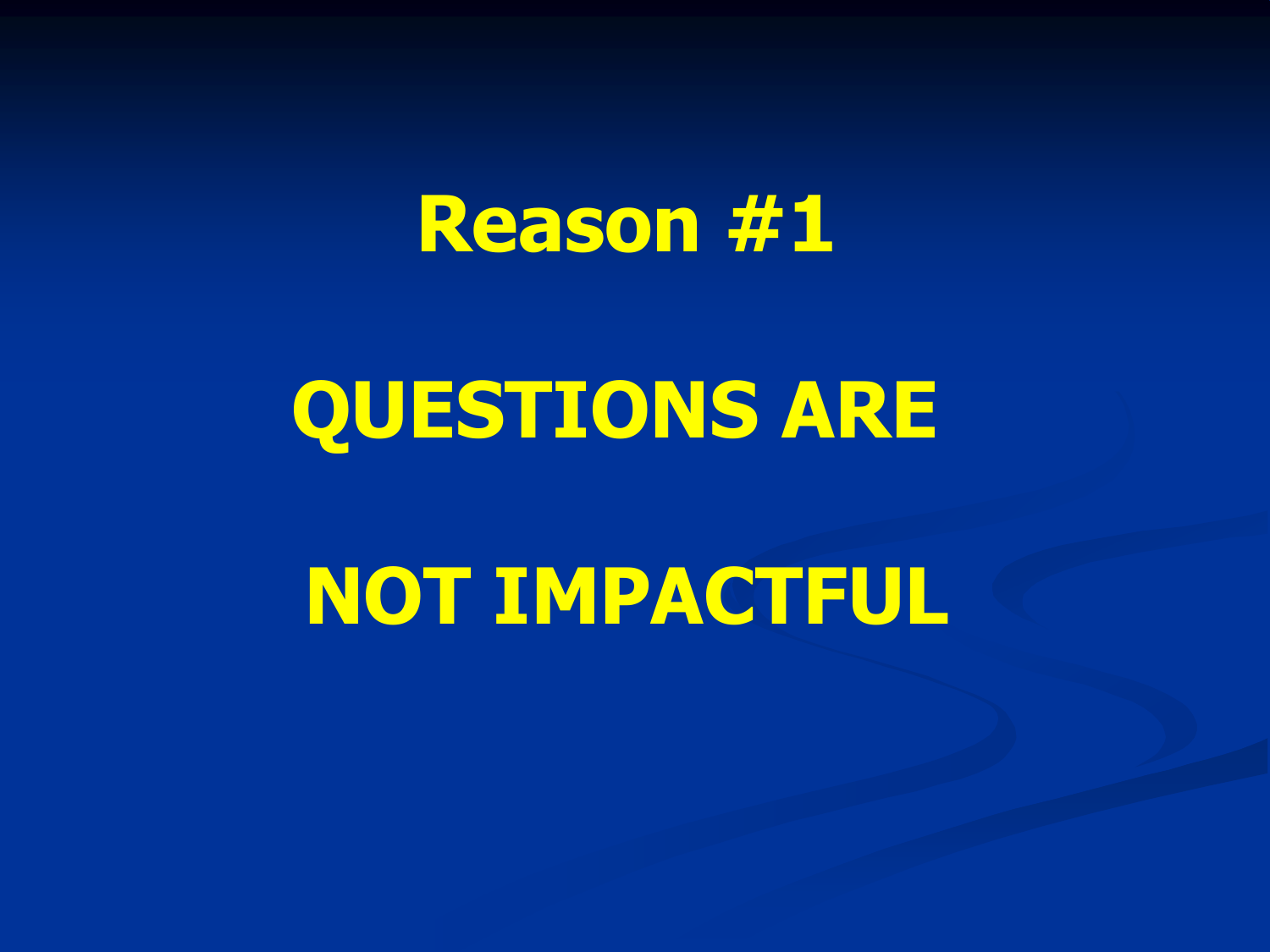# **Creating Ideas**

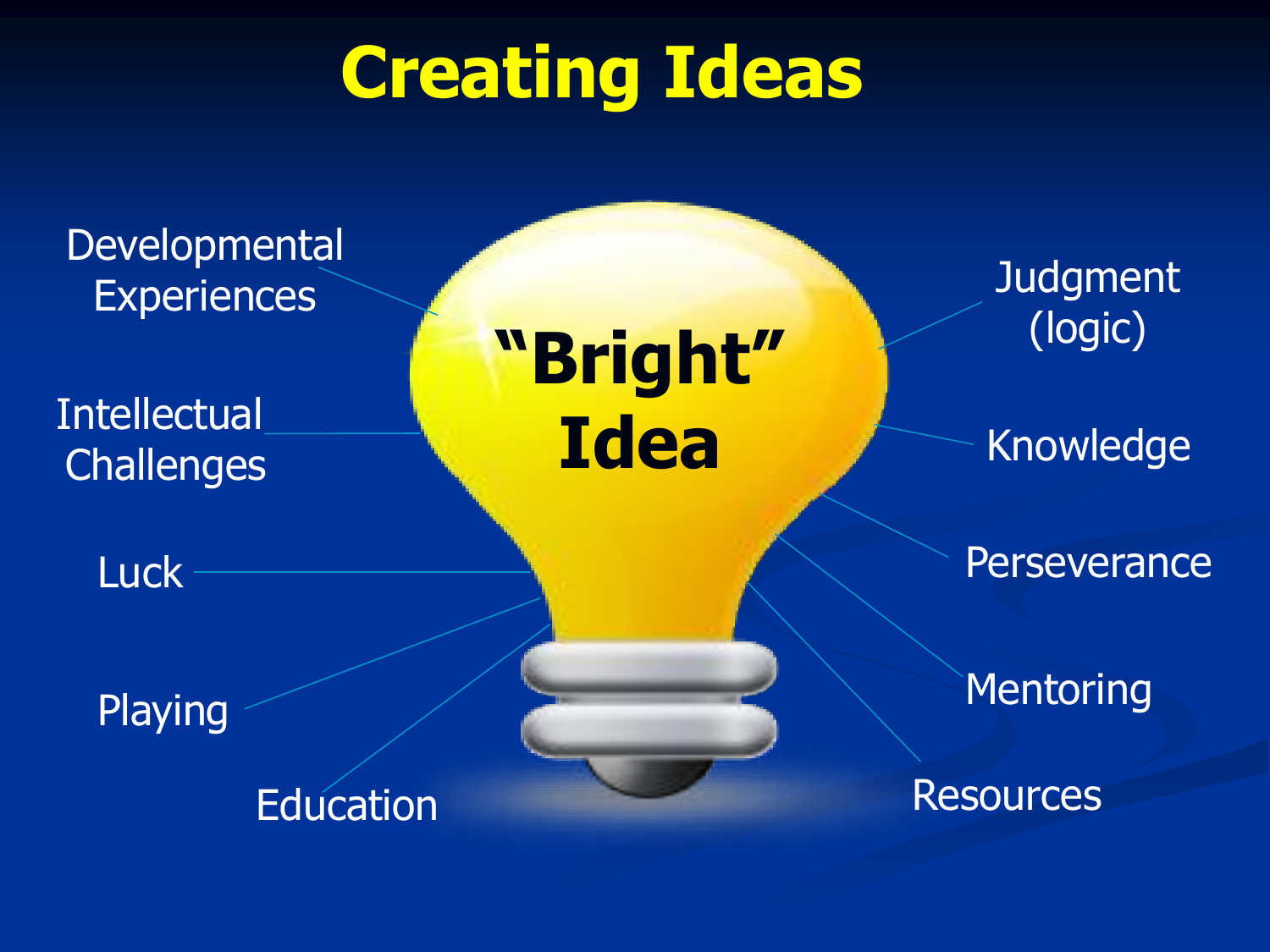# **Finding Ideas that Challenge Conventional Wisdom**

- Literature review
- Observations (Routine, Accidental)
- Syntheses across fields
- Discussions with colleagues/patients
- Refine the question(s) by specifying knowledge and practice contexts, subjects; methods, primary outcomes (dependent; variables), study period (duration); cost
- Are the best targets of treatment established (i.e. which disorders, what biomarkers?)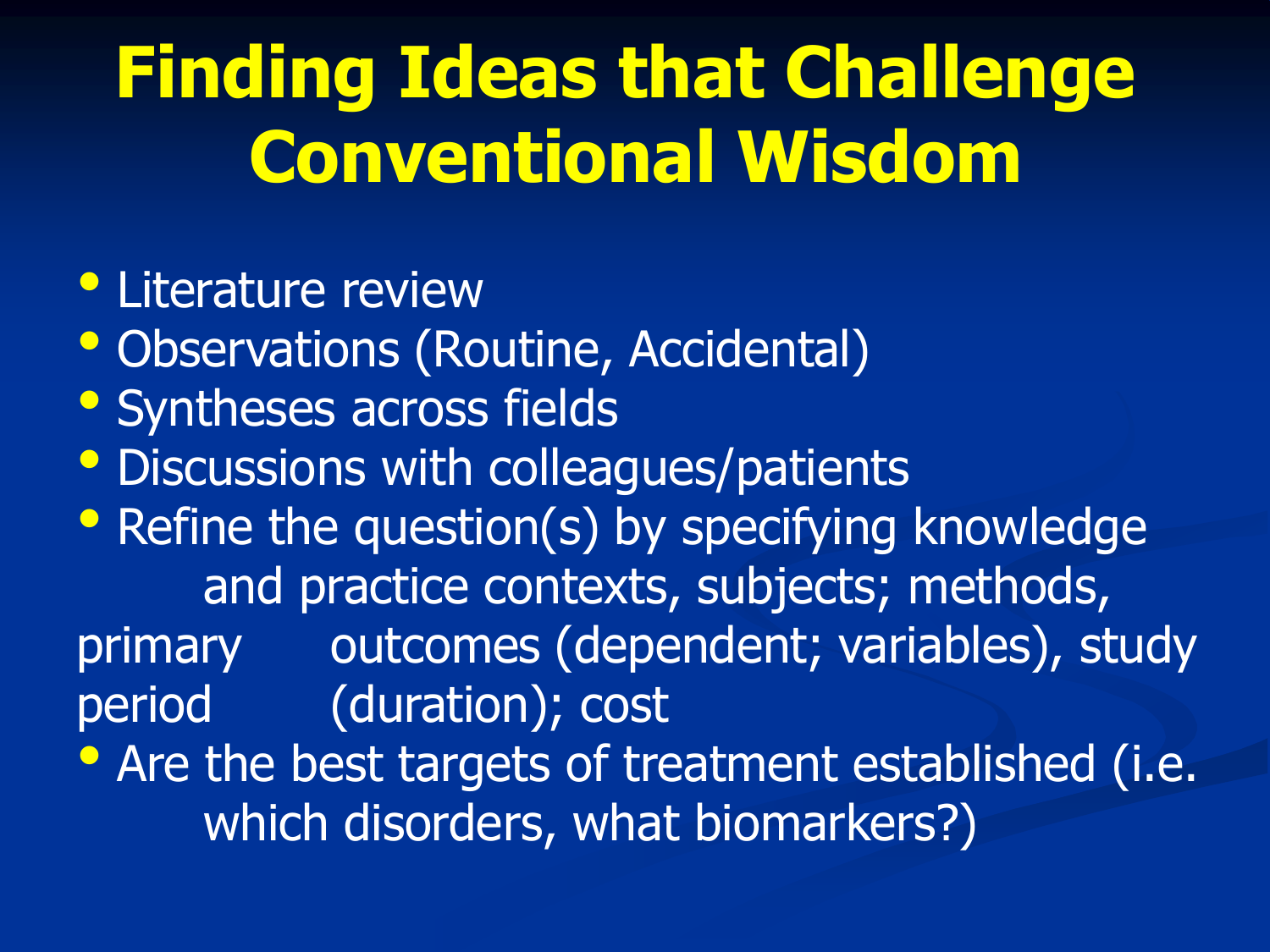# **The Quick Review**

- (1) Will the Q be Answered Clearly?
- (2) Is the Q Significant?
- (3) Is the Protocol Feasible/Credible?
	- (Scope vs budgets)
	- (Investigator; Capacity + Credibility)
	- Preliminary findings?

(4) Are Methods Adequate?(planful, detailed, feasible)

(5) Is Protocol Safe/Ethical?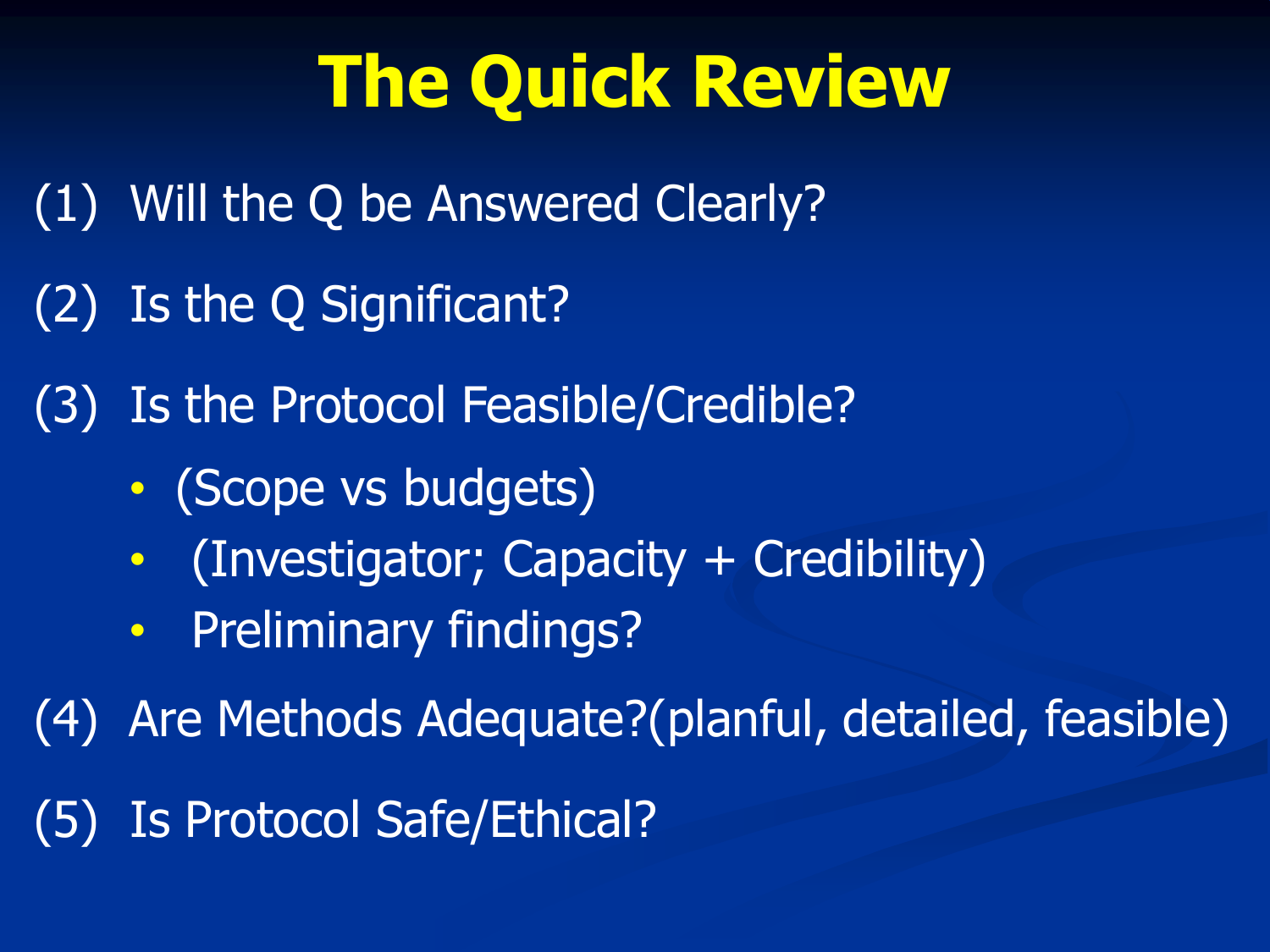# **Top 10 Reasons For Grant Failure**

- 1. Questions are not impactful
- 2. Argument for study fails
- 3. Disconnect between specific aims, hypotheses and analyses
- 4. No primary hypothesis/outcomes
- 5. No pilot data
- 6. Poorly written; cannot follow
- 7. Too complicated
- 8. Too burdensome (time, cost, patient burden)
- 9. Wrong team
- 10. Not feasible